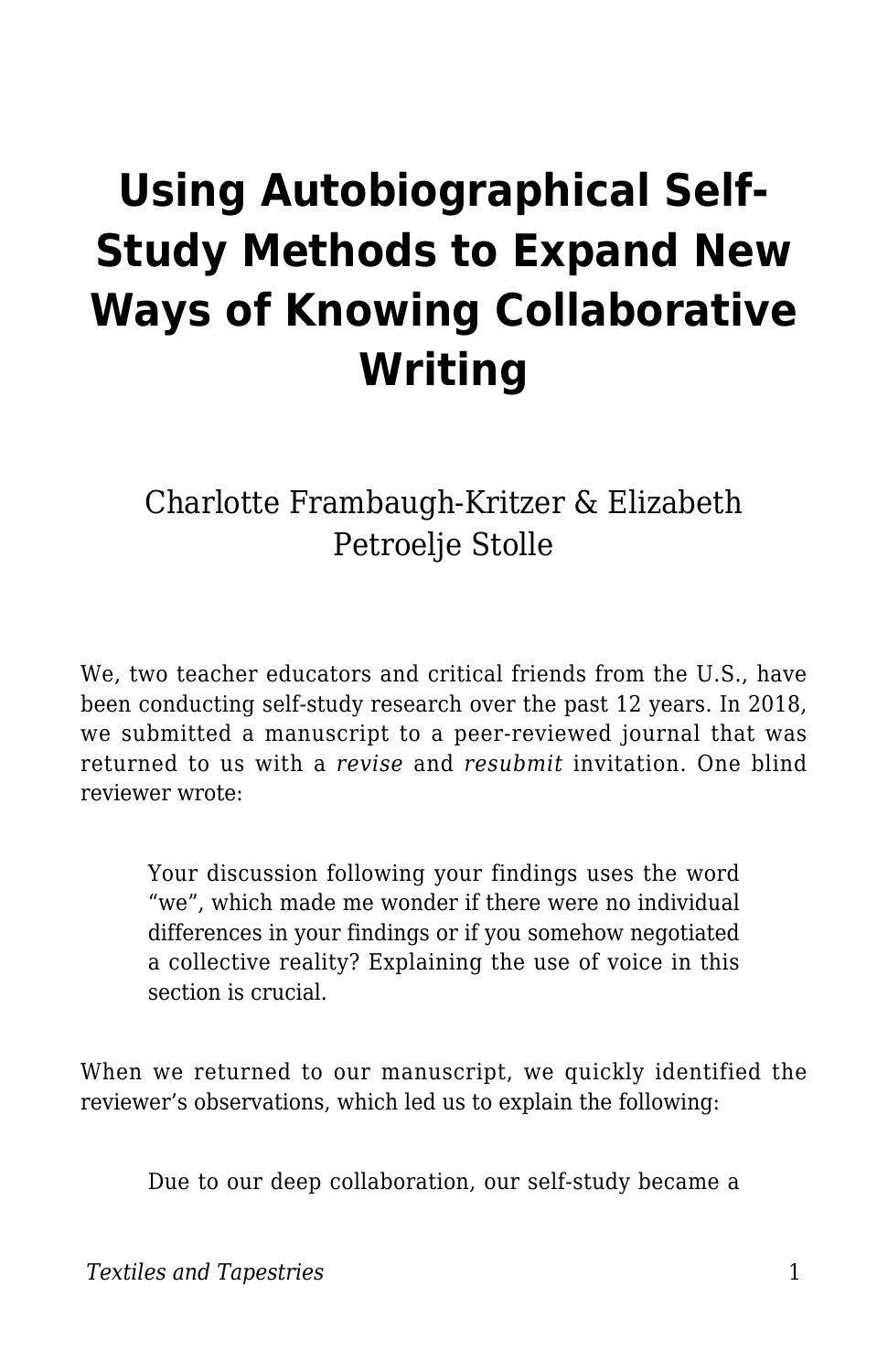*we-study* as our collective analysis reflects both of our realities. We take on one voice as our collaboration and evidence from the data analysis ended us in the same place of thinking.

However, this required justification did not sit well with us, as one of the hallmarks of self-study already includes collaboration (LaBoskey, 2004). The "we-study" term came to us organically in response to the reviewer's concern, but led us to take a closer look at the literature on collaborative writing and others' use of related terms. Although we could not find any self-study scholars who have used the exact term, "we-study", a few have explored and written to similar notions. For example, Davey, et al. (2011) offered the term "we-identity" to illuminate how collaborative-collective self-study of teacher education practices feeds not only into our personal identities, but also the "body of commonalities among us" (p. 198) that constitutes us as a community of professionals—a we. And more recently, Olan and Edge (2018) examined their critical friendship, finding that through collaboration, "Our positionality as researchers is better informed; it is transformed. I am not a one, but a part of we" (p. 324). Discovering that other self-study scholars have been perplexed with this paradox between *self* and *we*, beyond just a grammar issue, we asked: How do we collectively navigate the *we* and *self* in our writing as co-authors over time? How has our collaborative voice developed over the years? How does our interactive inquiry into collaborative writing lead us to deeper understandings of this phenomenon? Our overall aim is to describe how we used autobiographical self-study methods to expand what collaborative writing means to us and how it can inform other collaborative scholars.

### **Literature Review**

We recognize our study is already positioned in a robust line of inquiry that offers many definitions of collaborative writing and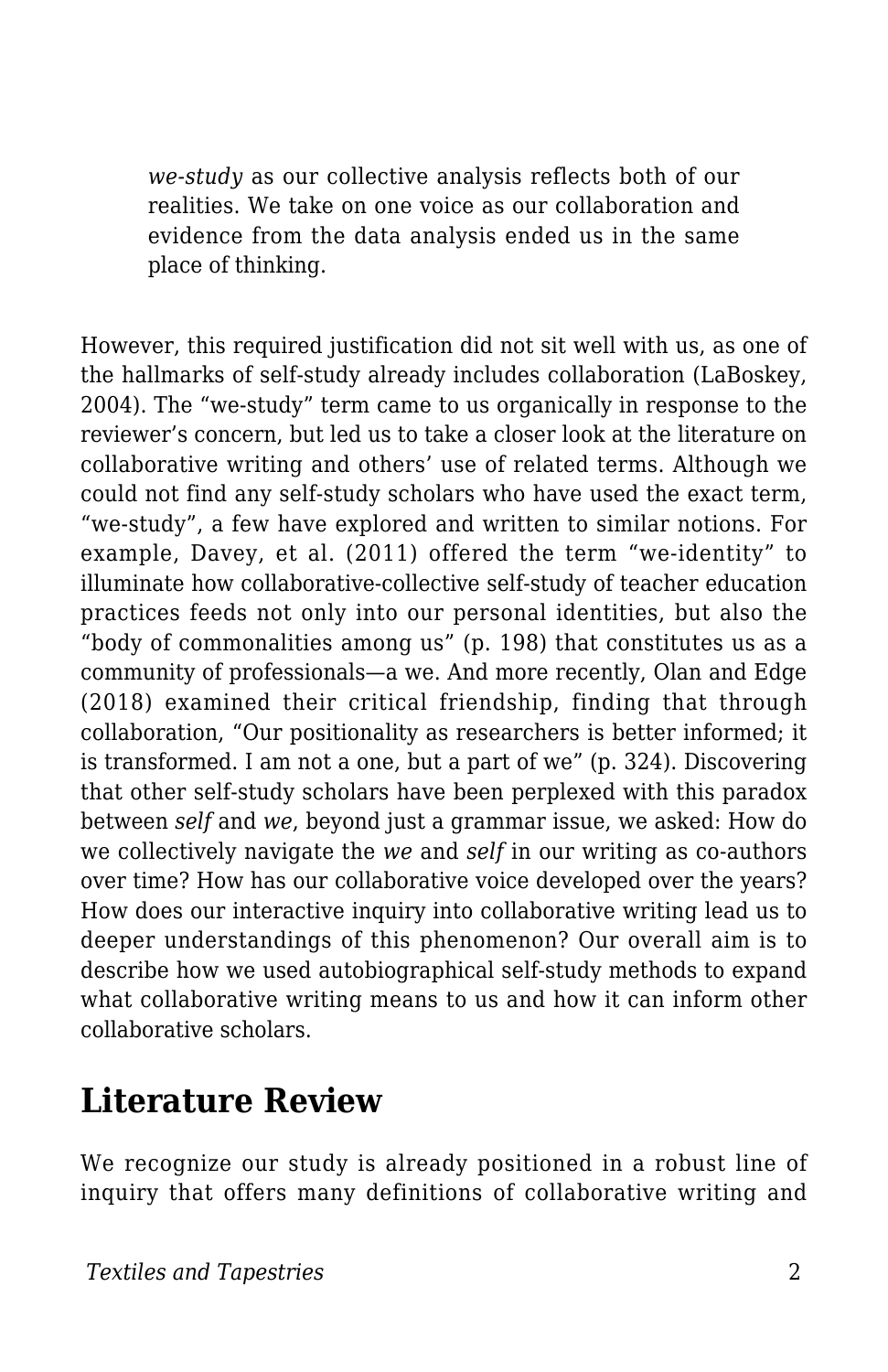overlaps between various terms from multiple disciplines such as cooperative writing, co-authored scholarship, community of writers, and collaborative writing as a method of inquiry (Dale 1997; Day & Eodice, 2001; Ede & Lunsford 1990; Gale & Bowstead, 2013; Harris, 1992; Kent et al., 2017; Rogers & Horton, 1992; Wyatt et al., 2018).

With that, many nuances are discussed about collaborative writing, such as authors seeking to understand authorship order, disputes around fairness, and ethics of co-authoring (Albert & Wager, 2003; Smith & Williams-Jones, 2012). Additionally, scholars offer commentaries and philosophical insight to characterize different theories of how authors, texts, and meaning are co-constructed (Gale & Wyatt, 2017; Dale 1997; Ede & Lunsford 1990; Wyatt et al., 2018). Some even express the difficulty of collaboration given how it is "charged both cognitively and emotionally" (John-Steiner, 2006, p. 124).

We came to resonate with Harris' (1992) perspective on collaborative writing "as involving two or more writers working together to produce a joint product . . . Each may take responsibility for a portion of the final text, [but must take] some sort of collective responsibility for the final product" (p. 369). We appreciated the idea of "collective responsibility" as this indicated to us joint accountability of thoughts and words expressed. Storch (2019) builds on this saying collaborative writing is an activity that requires the co-authors to be involved in all stages of the writing process, sharing the responsibility for and the ownership of the entire text produced. Building on that, we looked to Gale and Bowstead (2013) who used collaborative writing as a method of inquiry where they could engage in exploratory thinking and nurture new and developing ideas.

Although we found a substantial number of studies that focus on understanding collaborative writing as a topic (Day & Eodice, 2001), we agree with Yancy and Spooner (1998) that just because individuals compose together, "we still seem to know precious little about how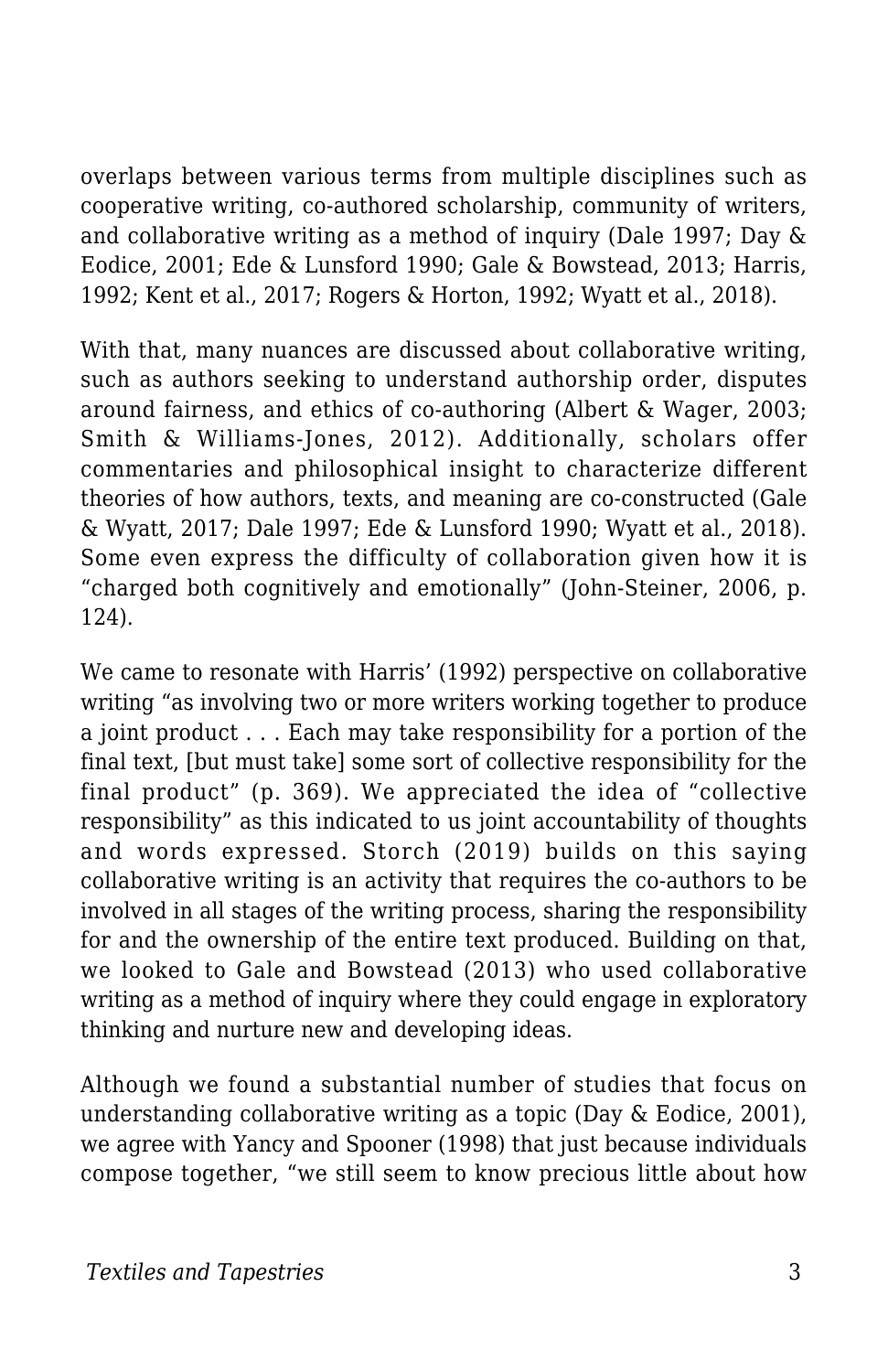this joint composing is being managed, about the processes that goes into collaborative writing" (p.46). Although this was stated over 20 years ago, few studies exist, even today, addressing this particular area. Some seminal pieces from Davey et al. (2010, 2011) and Cetar et al. (2012) have broken ground in the self-study field, offering insight into the trust needed in working as multiple authors. Additionally, Davey et al. (2011) share a *continuum of collaboration in self-study* that identifies the various forms of collaboration. This continuum stands to illustrate and unpack the dynamic and complex interactions within collaborative inquiries. Our current self-study, and previous self-studies, seem to be examples of "co-formative collaboration" (p. 71). Our inquiry topics have always been common and collectively determined, yet we consistently used writing as a method of inquiry to explore understandings, similar to Gale and Bowstead (2013). For this particular study, we looked to examine our 12-year body of work as co-authors. Given the lack of research on the intersection of self-study and collaborative co-authorship, this study seeks to fill this gap.

### **Theoretical Perspectives**

To engage in this work, we looked to both liminality and the rhizomatic theory for perspectives that we acknowledge have some similarities, yet nuanced differences. Liminality, derived from the Latin term *limen*, means threshold. Van Gennep (1909) describes thresholds as phases individuals go through in rites of passage—the act of becoming. The *preliminal* stage involves a metaphorical "death", while the *liminal* stage implies an actual passing through the threshold. In the *postliminal* stage, a new identity is embraced.

With our understandings of liminality, we leaned into the work of Deleuze and Guattari (1987) with their notions of the rhizome as a thinking-tool that captures the multiplicities and interconnections that shape, and give meaning to, liminality and our collaborative writing engagements. To Turner (1969), liminal individuals, people in the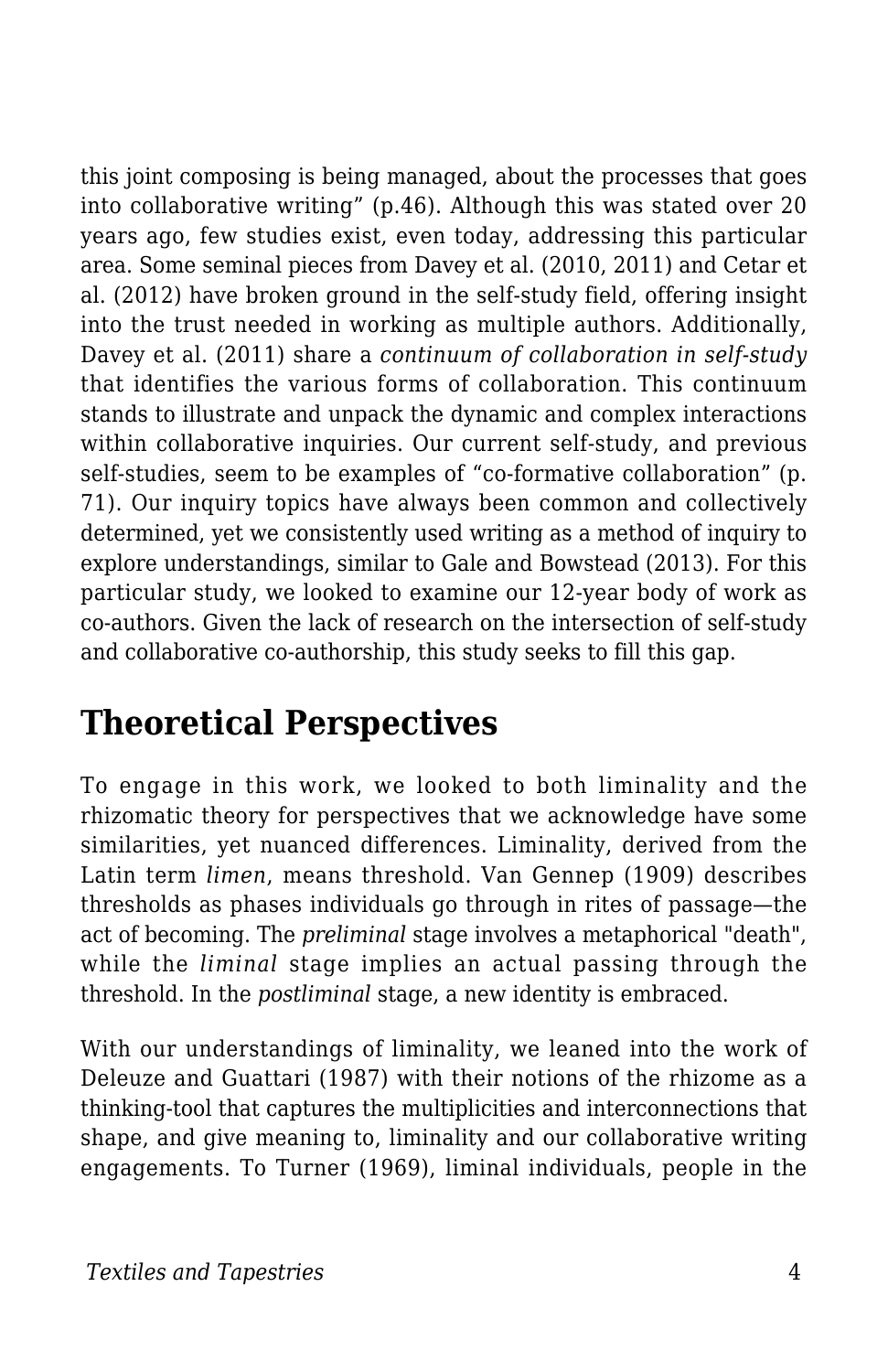transition phase, are "neither here nor there; they are betwixt and between the positions assigned and arrayed by law, custom, convention, and ceremonial" (pp. 94–95). That is, liminality suggests a fluid moving beyond, offering us a perspective by which to view our collaborative journey. Just as a rhizome has no beginning or end, and can be entered from many different points, all of which connect to each other, this metaphor helped us think in multiple ways about the ambiguity and complexity within the liminal process by which we became collaborative authors (Osberg, et al, 2008).

To that end, we drew on three rhizomatic concepts used by Ovens, et al. (2016)— *assemblage*, *becoming*, and *lines of flight*—to make sense of our own journey. Assemblages denote the layering of the relationally interconnected parts of reality, which increase the dimensions of multiplicity, and ultimately change the reality as these connections expand and develop. Becoming assemblages enter into relationships and highlight reality as multiplicity (Strom & Martin, 2013). *Becoming* is a process of creative transformation within the assemblage in which something qualitatively different emerges (Semetsky, 2008). Becoming recognizes the interconnectedness of our reality and the process of transformation for that reality. Finally, although mechanisms generally bind the functioning of assemblages to the status quo, "there is always something that flows or flees" (Deleuze & Guattari, 1987, p. 216), escaping from the norm. Lines of flight offer movement from one place to another—taking thinking in another direction that can be novel, or unconventional. "Rhizomes exist in a subterranean sense but [they] pop nodes up all over the place and those nodes can be seen to represent new ideas, new ways of thinking, new affects, new ethical sensitivities or whatever" (Gale & Bowstead, 2013, p. 3). Lines of flight embrace these deviations.

### **Methods**

To answer our research questions, we collected "biographical data"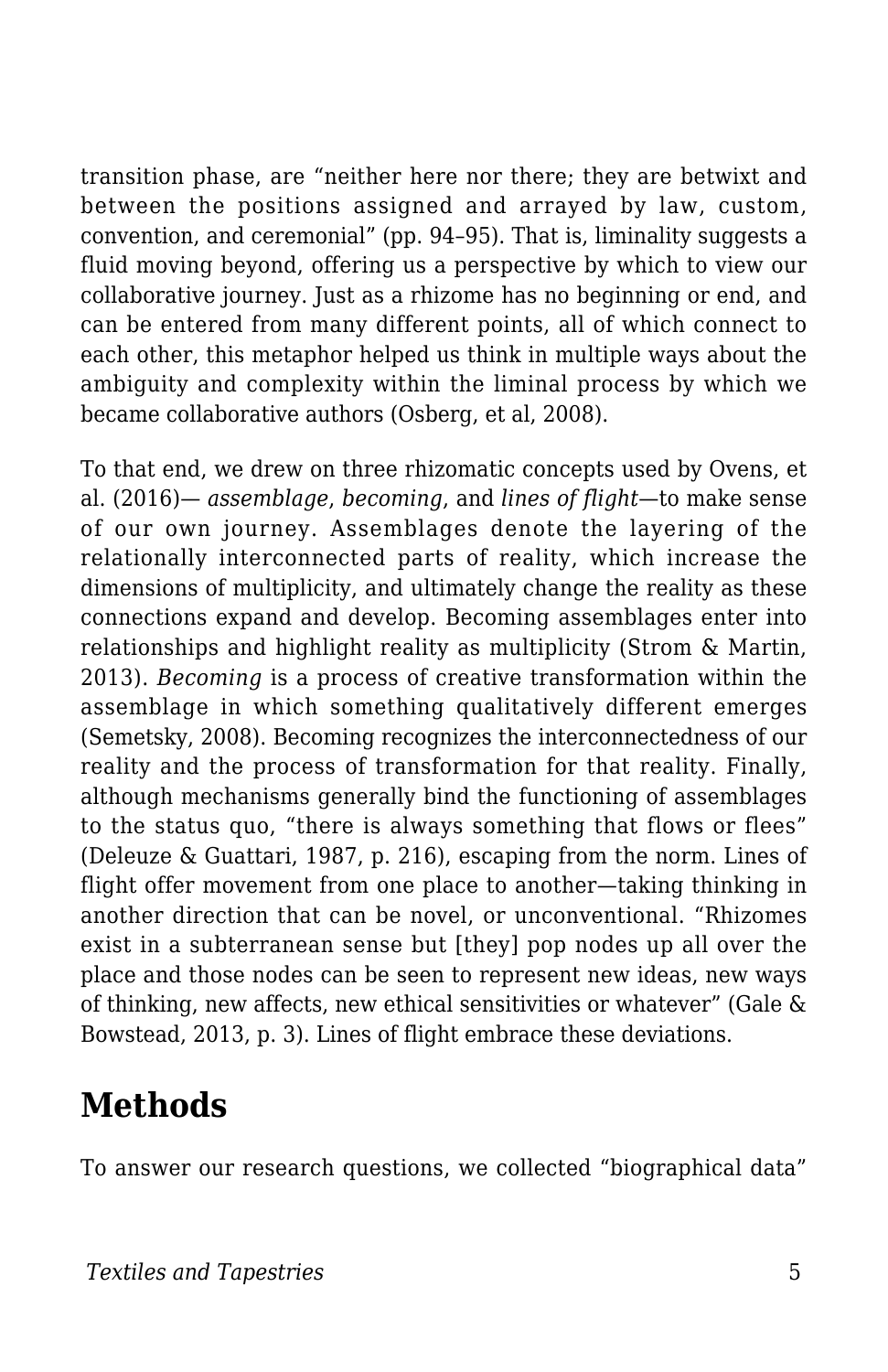and used the 14 guidelines for autobiographical self-study (Bullough & Pinnegar, 2001, p. 16). In this, we served as critical friends (Schuck & Russell, 2005) to ensure trustworthiness, taking up the roles of close friend, insider, expert, fully involved, and productive from the *Critical Friend Definition Continuum* (Stolle, et al., 2019). For background, we met in 2002 during our doctoral studies, and have been formally collaborating since 2007 even though we moved to different universities. To answer our research questions (see introduction), our biographical data included: (a) written dialogue exchanges, (b) audio-recorded conversations, (c) and research artifacts (our body of collaborative publications). The first two data sources were collected over a three-month period of time. The written exchanges started as an opportunity to reflect and re-examine how we navigated the *we* and *self* in our collaborative writing over time.

Each written dialogue reflected our thinking and questioning, thus affording us a unique opportunity to generate newly collected data while discussing research artifacts, also referred to as "secondary sources of evidence" (AERA, 2006, p. 65). These secondary sources included our previously co-authored research publications and presentations (Frambaugh-Kritzer & Stolle, 2019, 2016, 2014, 2012, 2011, 2007; Stolle, et al., 2019, 2018; Stolle & Frambaugh-Kritzer, 2014, 2013) and became the central focus of our written conversations, assisting us in making the familiar/commonplace strange/new again*.*

To analyze the data, we first took up "writing is a way of 'knowing'—a method of discovery and analysis" (Richardson, 2000, p. 923). We came to understand our previous research artifacts in new ways as we wrote and dialogued about them, situating them within the body of literature on collaborative writing. This method also allowed us to reenvision our former collaborations through multiple lenses as we pushed each other's thinking. For further rigor, we assigned codes to the data based on our theoretical frame: (1) *assemblage*, (2) *becoming*, and (3) *lines of flight* (Ovens et al., 2016). Next, we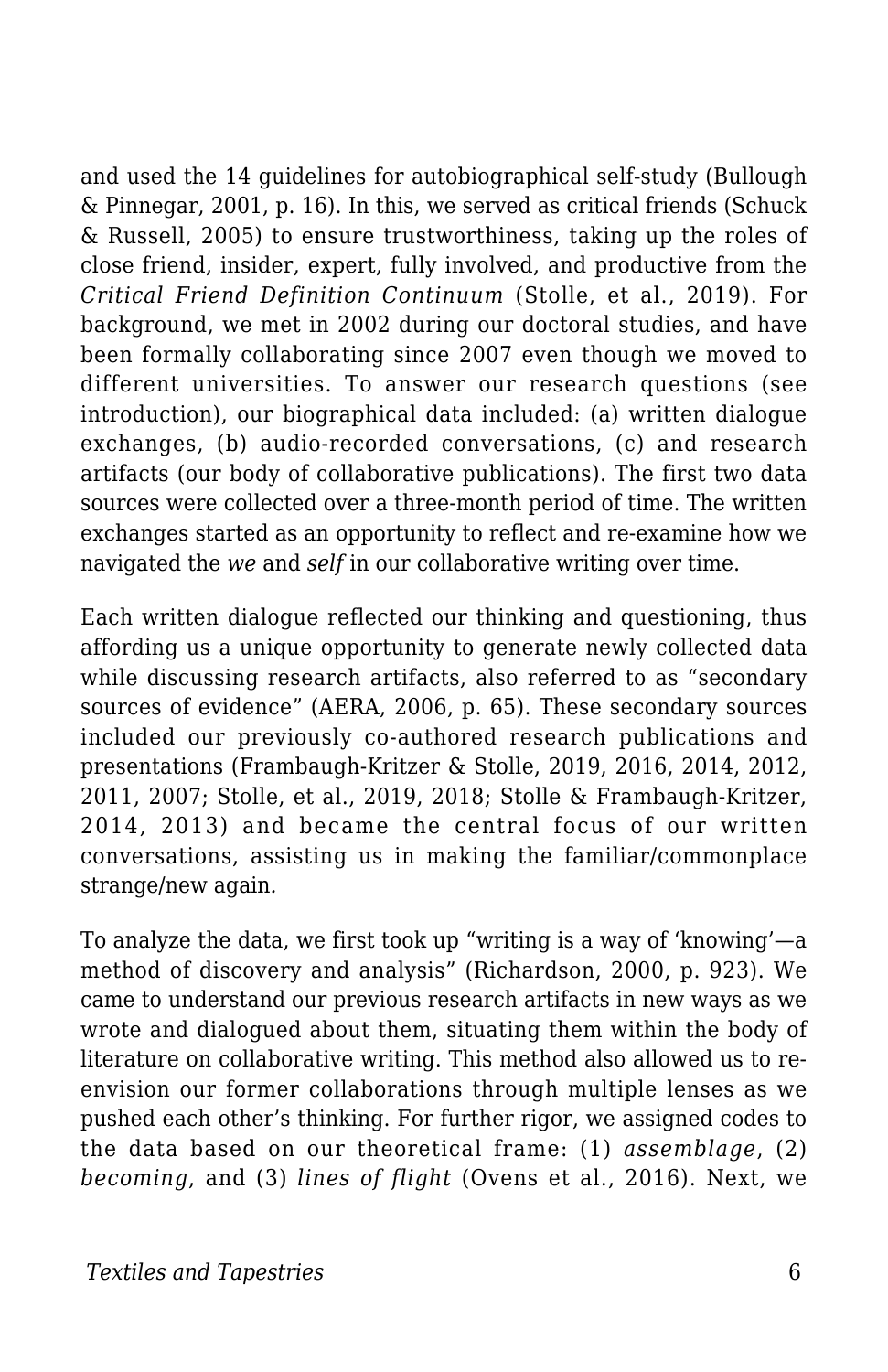determined the relationships between the codes and the stories the data told, arriving with the following findings: (a) time connects, (b) I becomes we, and (c) we feeds into you.

To articulate our findings, and to honor the autobiographical goal of connecting readers to our themes, we diverged slightly from traditional formatting to represent our discursive and reflective thinking processes in a transparent manner (AERA, 2006). That is, we: (1) use italics for our data-generating voices displayed through our written correspondences, and (2) write our data-analyzing voices according to the strict rules of the 7th Edition of the *Publication Manual of the American Psychological Association* (APA) (2019). As we share the raw data exemplars, we followed two particular guidelines from Bullough and Pinnegar (2001) for autobiographical self- study methods:

- *Edited conversations or correspondence must have coherence and structure that provide argumentation and convincing evidence and contain complication or tension.*
- *Correspondence should provide the reader with an inside look at participants' thinking and feeling.*

And, in responding to the data, we unfold each finding and situate it within the literature to address our research questions, with the goal of making our data transparent.

### **Outcomes**

#### *Time Connects*

**From: Charlotte; Sent: Aug. 22, 2019; To: Elizabeth.** *After our*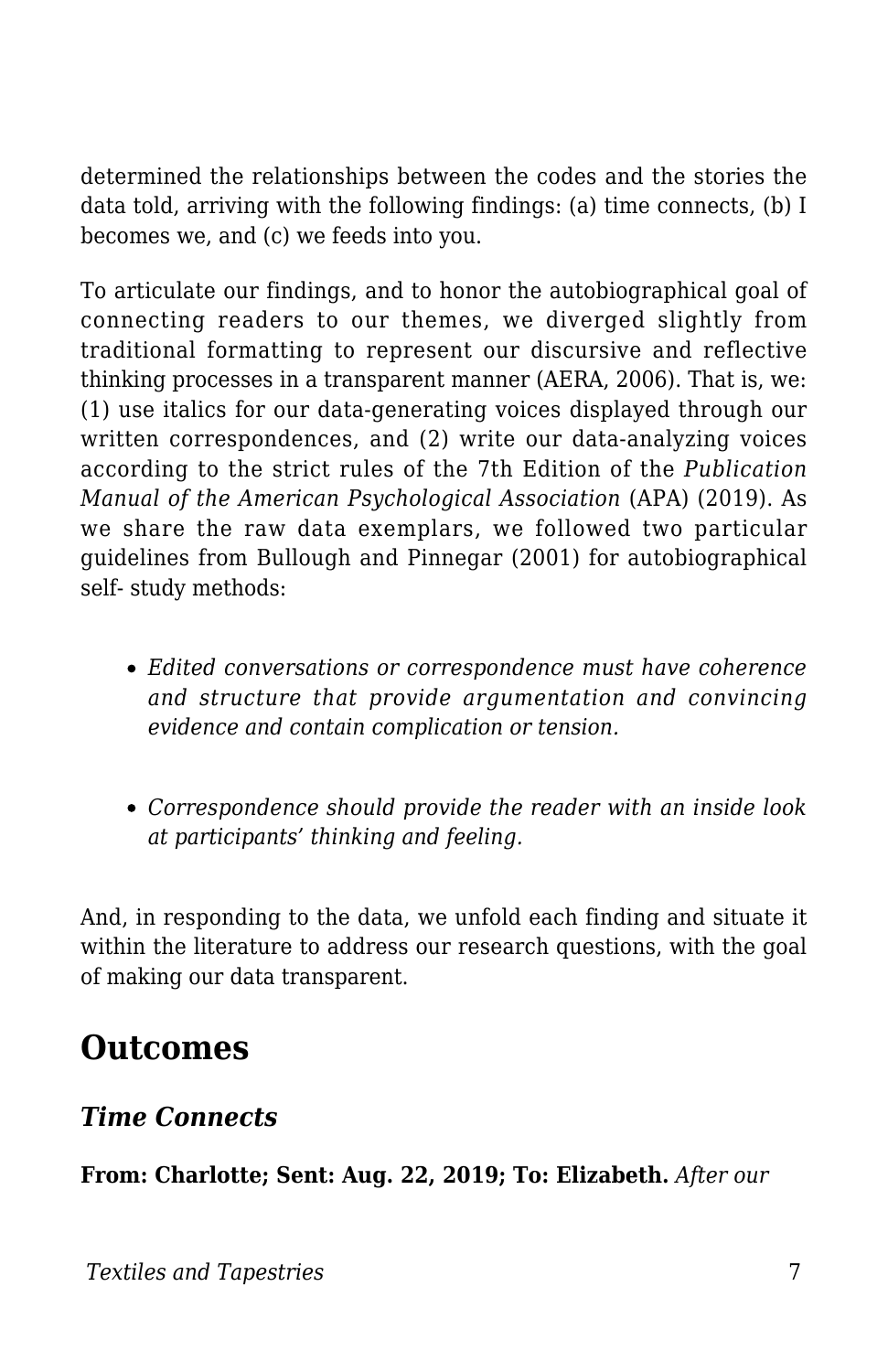*many years of writing together, it's hard to even remember who exactly brought many of the ideas to the table first. But in some cases, I can recall vividly. For example, in our recent 2019 publication, I recall you first discovered the notion of 'dual cognitive processes'. I fully recognized you as an individual doing the hard thinking about how this could relate to our paper. Once you did, together we massaged and made more meaning of this concept. And I eventually felt equal ownership…So I wonder when you re-read that paper, do you recognize your individual offerings? I recall offering the notion of 'symphonic thinking' to our 2014 publication….I see the need for some selfish moments, but in the end, the depth we both put into this was collective.*

*From: Elizabeth; Sent: Aug. 27, 2019; To: Charlotte. Although I can identify contributions I make, I don't believe that these identifications make our work any less collaborative. That is, as we socially construct knowledge, theory tells us we build on each other's ideas. So, where my idea may begin, we can't tell where it ends as we interact and reflect together. In bringing forth a concept, I wasn't an authority on the concept.*

*Rather, I simply suggested this could work, but only in collaboration with you did it start to make sense and mesh with our ideas . . . we needed each other, an assemblage with the entwining of our ideas, to make sense of the concept.*

Examining our written exchanges through the lens of rhizomatic theory helped us not only recognize ourselves as an *assemblage*, but also analyze how the amount of time and experience together bonded us and enhanced our interconnectedness. In the exemplar above, we recognized the individual contributions we made to conceptualize our work, but in time, moving from one study to the next, we eventually felt equal ownership of the shared concepts.

Thus, our collaborative voice has developed over our journey as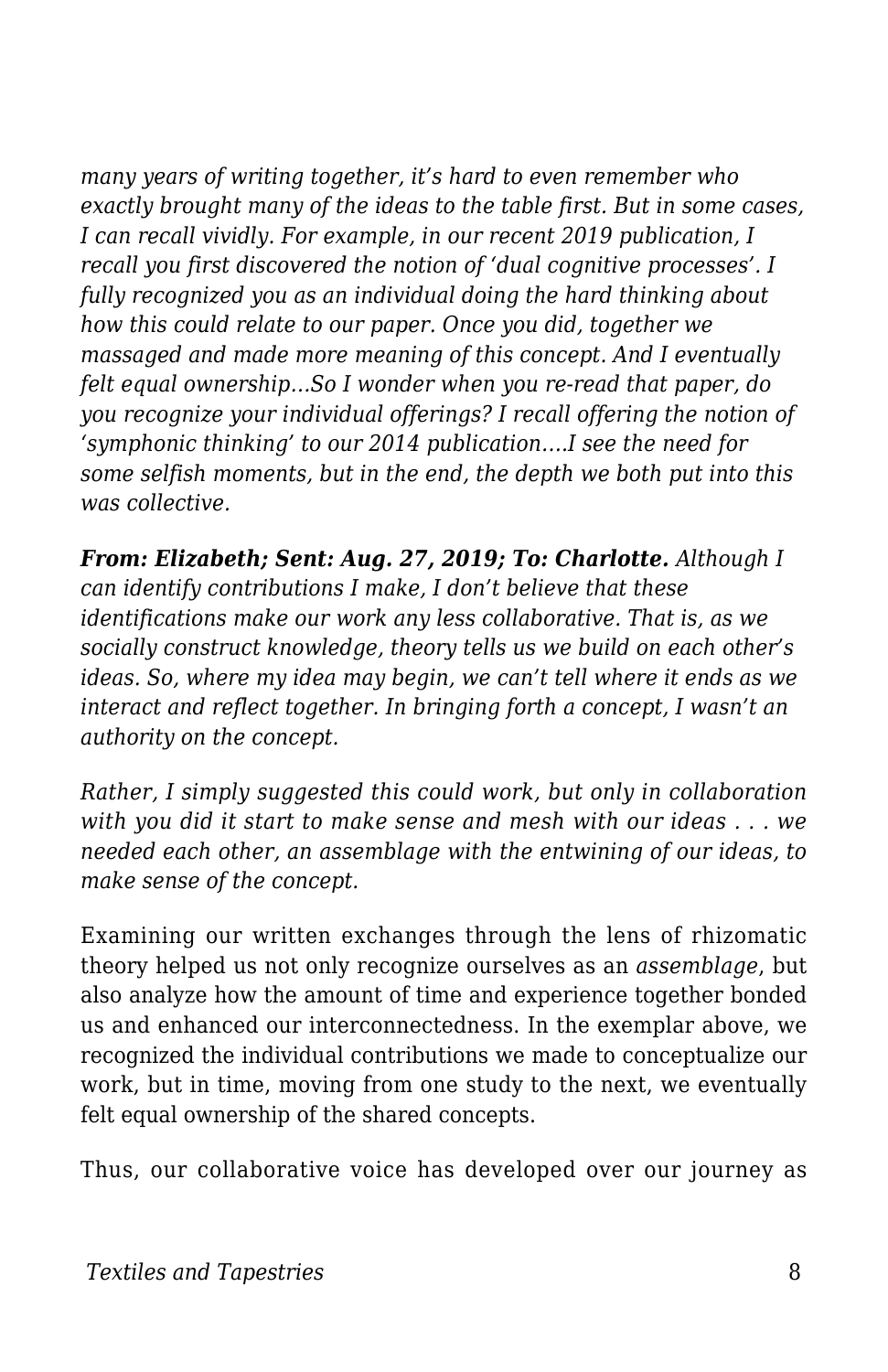researchers we offer options/ideas with which to play and explore, and together we massage these to establish new ways of knowing. As highlighted in the written exchange above, we resonated with an idea Olan and Edge (2018) articulated, "I am not a one, but a part of we. As we walk side-by-side, our arms extend and our hands meet, and, as if we had choreographed the moment—our fingers intertwine to embrace the essence of critical friendship" (p. 324). Their critical friendship is reminiscent of our collaborative writing partnership. We work together, side-by-side, extending out ideas, dreams, and possibilities that we then take up, explore, and embrace, thus becoming an intertwining of meanings and thought.

This metaphor of walking side-by-side and intertwining our ideas and biographies only works because of our shared history as coresearchers and our personal relationship with each other, meeting in our doctoral program and then continuing to work together despite immense geographical distances once we both settled into faculty positions that connected us over time. Ovens et al. (2016) identified the importance of shared biographies that require a continuing dialogical conversation. In analyzing the data, we identified how our shared history and friendship added to the quality of our research and highlighted us as an assemblage. Specifically, we noted particular phrases that marked reflection on this interconnectedness such as: *remember when, you know me,* and *didn't you say once.* For example, Charlotte was unpacking ideas around single authorship and multiple authors and wrote: "You know me, I don't watch or attend sports. I'm in a competitive world, but I fight it all the time, which is why I'm drawn to collaboration." However, we also see the ambiguity and complexity of this journey, as tension exists between ownership versus the offering of an idea. In these instances, we experience the inbetween while moving through the stages of liminality. Thus, the start and ending of oneself is obscured as an assemblage starts to *become*.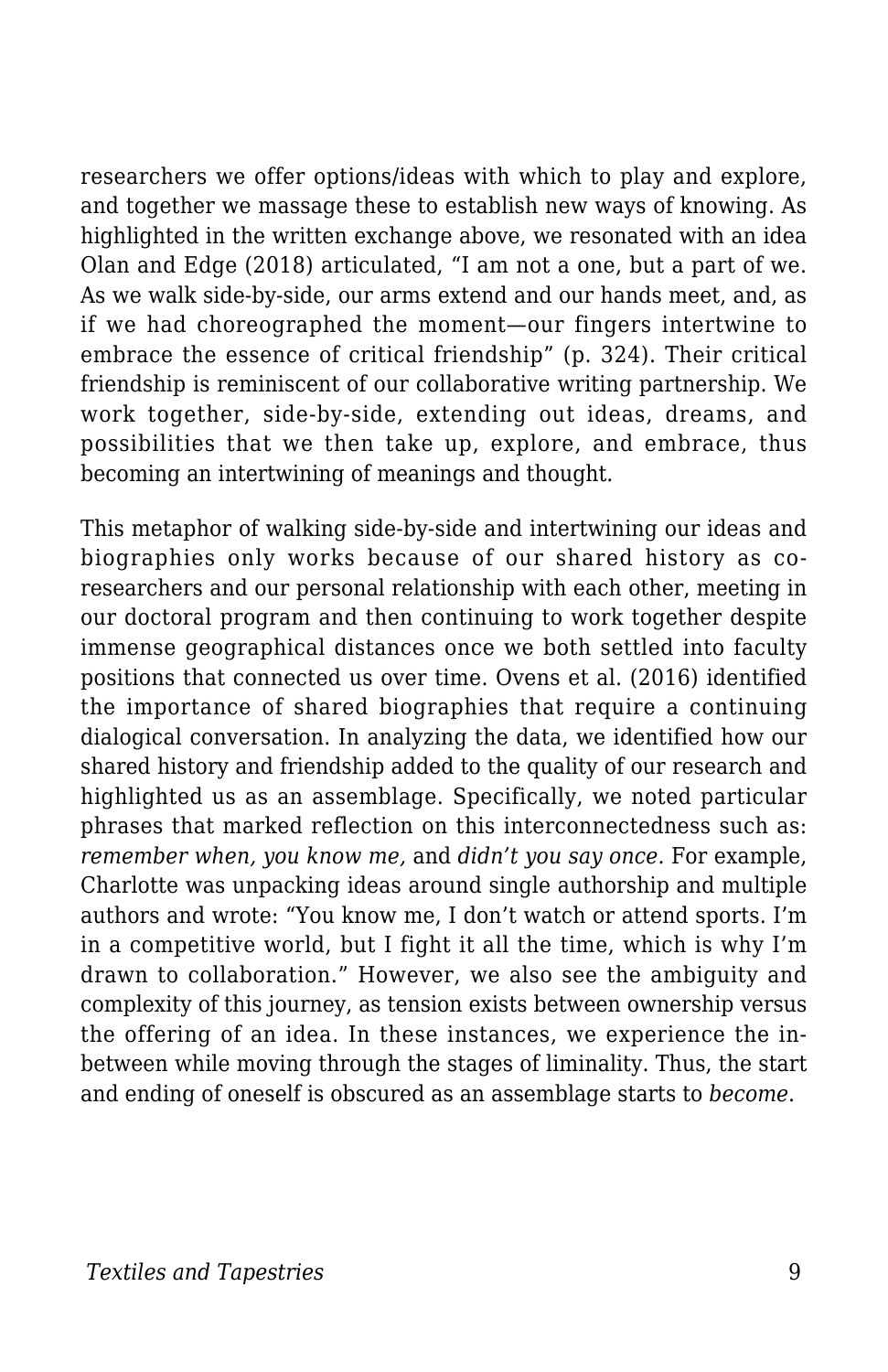#### *I* **Becomes** *We*

*From: Elizabeth; Sent: Aug. 15, 2019; To: Charlotte. In Wyatt et al. (2018), they connect liminality with collaborative writing. I used this concept of liminality with colleagues when talking about ourselves moving from classroom teacher to teacher educator. Liminality refers to when participants "stand at the threshold" between their previous way of structuring their identity, time, or community, and a new way—a coming into. So, in regards to our writing, I think we have moved beyond the "liminal stage" as writing collaborators because we no longer act as individual authors; instead, our identity is new and tied to each other. This idea of 'new identity' fascinates me because two authors, Gibson & Graham, collapsed their names into a composite authorial name and sometimes used a firstperson "I" . . . they are known as J. K. Gibson-Graham. And, what is so sweet is that even after one of them passed away, the other continued writing with this pen name because "many of the things I'm thinking and talking about still feel like a conversation with Julie".*

**From: Charlotte; Sent: Aug. 16, 2019; To: Elizabeth.** *That is sweet. I love that Gibson & Graham collapsed their names. I recall how badly I wanted us to do this in our 2014 publication for all the reasons Gibson-Graham makes the case. But, I retreated out of fear because I was pre-tenure. The institution wanted me to list individual percentages of contributions in my CV. Writing 50% and 50% just frustrates me because we both work 100%. That said, being in a culture of individualism creates fear and holds me back. Still, I agree, when you wrote "…we have passed through a liminal space where 'we' emerges." Now that Gibson & Graham paved the way, should we re-visit this idea? And I will add, we are post-tenure now.*

We highlighted these written exchanges to best exemplify the transformation that occurred within us as authors. In navigating the *we* and *self,* or our assemblage, in our writing over time, we see our own transformation. That is, as collaborative authors whose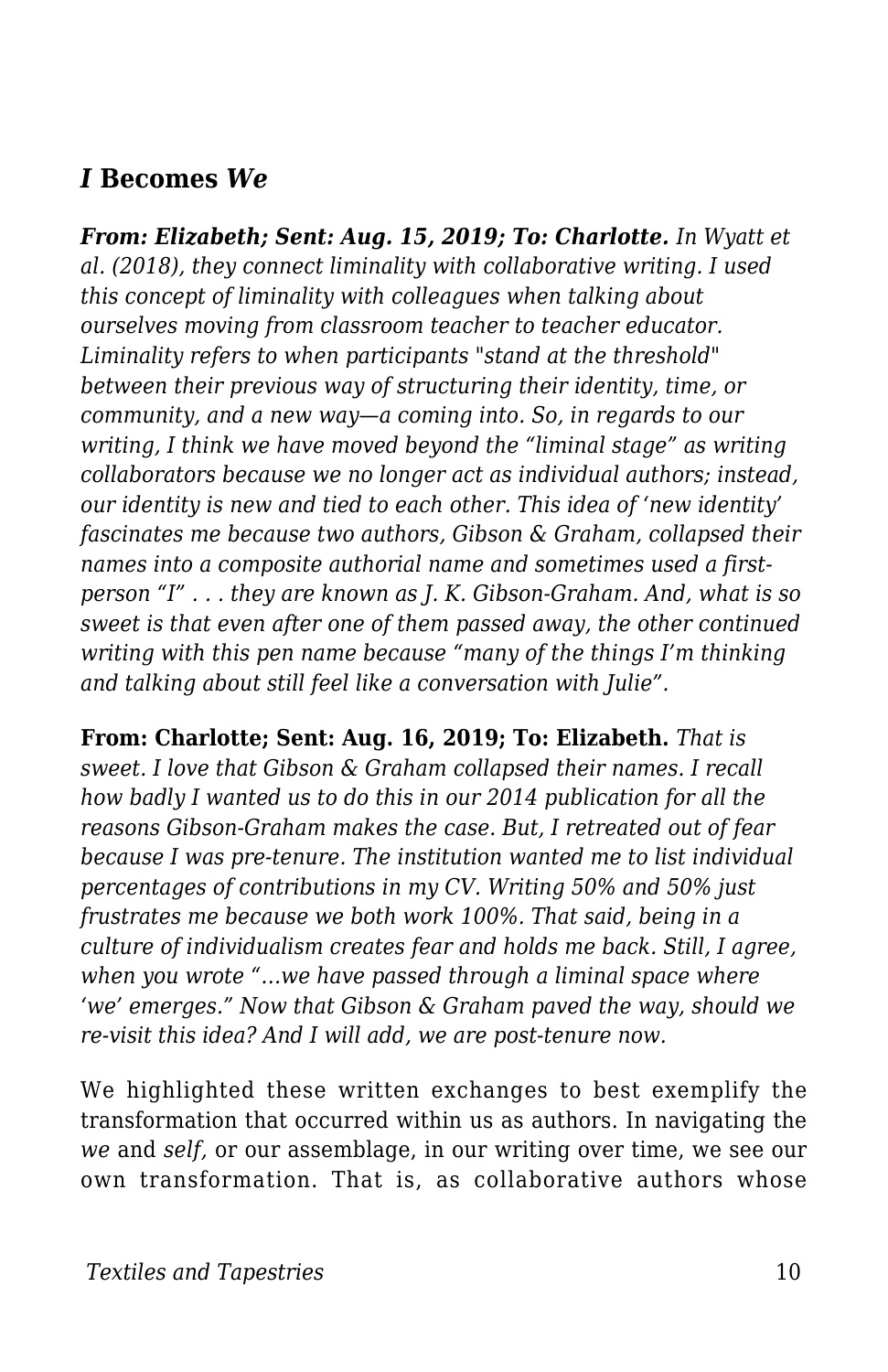interconnectedness expanded and grew, we passed through a *preliminal* stage that left our individual selves behind. The *liminal* stage marked an in-between space of transformation from being individual authors to the becoming of something new. Within this multiplicity of self and we, we identify the *postliminal* stage where we began living with the new identity—no longer acting as individual authors. Instead, our identity is new, interconnected, and tied to each other.

As we looked back on our writing relationship, this idea of becoming, or the taking up of a new we-identity (Davey, et al., 2011), emerged within our original collaborations. That is, we explored the possibility of developing a penname in 2014 (e.g. Stolleframbaugh or Frambaughstolle). However, with one of us being untenured at the time, we were unsure how that would situate us within the field. Yet, when we learned two renowned researchers, Julie Graham and Katherine Gibson collapsed their names into a composite authorial name to become J.K. Gibson-Graham, we can see their relationship passing through the liminal space (e.g. using first-person "I"). We too see in our data that we no longer exist in our writing as individuals, but rather we write in a space where "we" resides. Yet, even though "I became we" for us, we remain conflicted to collapse our names given the institutional barriers we still face.

We recognize tensions have existed throughout our journey, yet mostly spurred by institutional traditions of authorship and productivity. We have navigated these tensions along the way, such as taking turns in first authorship. We have also based our decisions on funding requirements (i.e., funds for travel only granted to first author) or tenure/promotion expectations (i.e., explanation of contributions if not first author). Based on these tensions, we often felt limited to exercise lines of flight.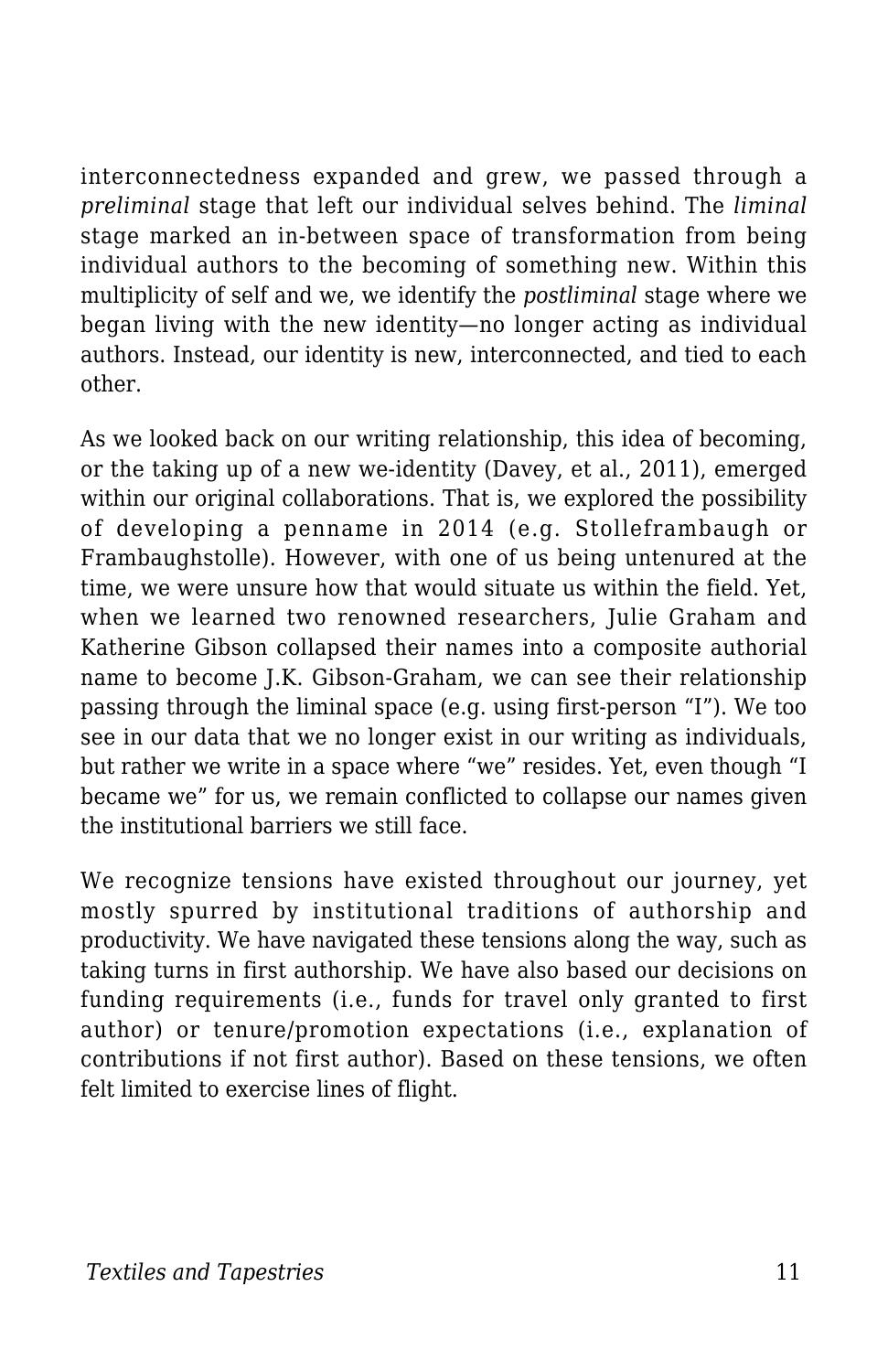#### *We* **Feeds into** *You*

*From: Charlotte; Sent: Sept. 22, 2019; To: Elizabeth. Self-study methods require us to better understand our teaching practice or other complex issues facing teacher educators. In our case, one of self-study's hallmarks is collaboration. Munby and Russell (1994) provided a theoretical frame that they referred to as 'authority of position' and the 'authority of experience'. I now realize when it comes to collaborative writing, we have a lot 'authority of experience' given our body of collaborative work. Yet, now that we are digging into the literature, I realize I have no 'authority of position' as I read the trailblazers like Wyatt & Gale, Gibson-Graham, etc …Like you, I'm trying to wrap my mind around Deleuze and nomadic ideas and I feel challenged…because I'm not an authority.*

*From: Elizabeth; Sent: Sept. 24, 2019; To: Charlotte. I 100% agree that we have no position of authority on collaborative writing, as we are new in the literature, not publishing in this field. But, we do hold a position of authority on critical friendship, which is a form of collaboration . . . Still, we do hold 'authority of experience' from our years of work.*

*As I look back on our writings, I see us always writing as 'we'. The only time we ever diverge from 'we' is if we explain a nuance or specific context unique to one of us or to identify where a particular data point originated. That is, we teach in unique contexts (and reviewers have asked us to describe these contexts in some of our publications), yet we often see our contexts as similar because of who we are and the theories by which we teach.*

These excerpts, as well as the other data exemplars, continue to highlight the tensions we grappled with in regards to authority and academic publishing expectations. Our philosophical discussions in this interactive inquiry helped us develop a more complex understanding of collaborative writing, not only for ourselves, but also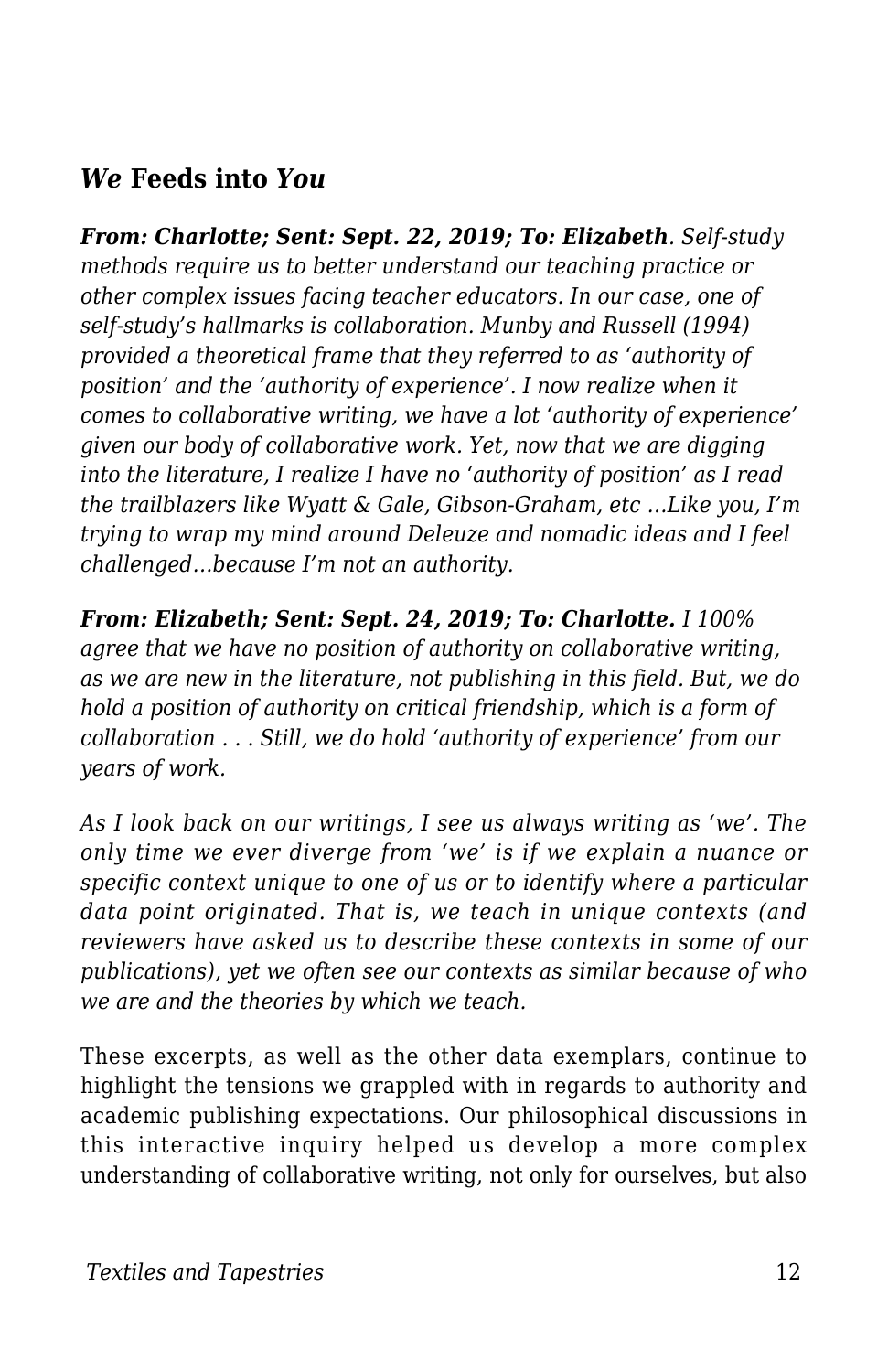for the field. And, this complex understanding included a deeper look at what happens within a collaborative relationship in the self-study context, while also offering lines of flight that might move us as individuals, and as a field, to new ways of thinking about academic writing and collaboration.

Lines of flight describe those variations from the status quo that break through the cracks in a system of control and form unpredictable offshoots (Deleuze & Guattari, 1987). One offshoot we identified through the examination of our work was our new appreciation of how Davey, et al.'s (2011) "we-identity" (p. 198) can grow, build, and legitimize our field. That is, we understand academic expectations often stifle, or discourage collaboration, valuing single authorship. However, we now recognize the multiplicity of our realities, as we are all assemblages together, becoming new transformations that offer opportunities for divergence and novelty. Our new understandings offer freedom to embrace our 'authority of experience' (Munby & Russell, 1994) and make bold claims that can impact ourselves and our field.

Additionally, our raw data showed we often mentioned Fleck's (1935/1979) notions of Thought Collective—discovery of new epistemological cognition should be situated within the greater environment of knowledge. That is, knowledge creation is a social practice dependent on a shared framework. By situating our individual discoveries about collaborative writing within the community of interacting researchers, we met the purposes of selfstudy—to grow the individual while growing the field. However, more importantly, we felt confident in our own thinking, as we tangibly saw how it fit within the collective, thus empowering us to engage in lines of flight.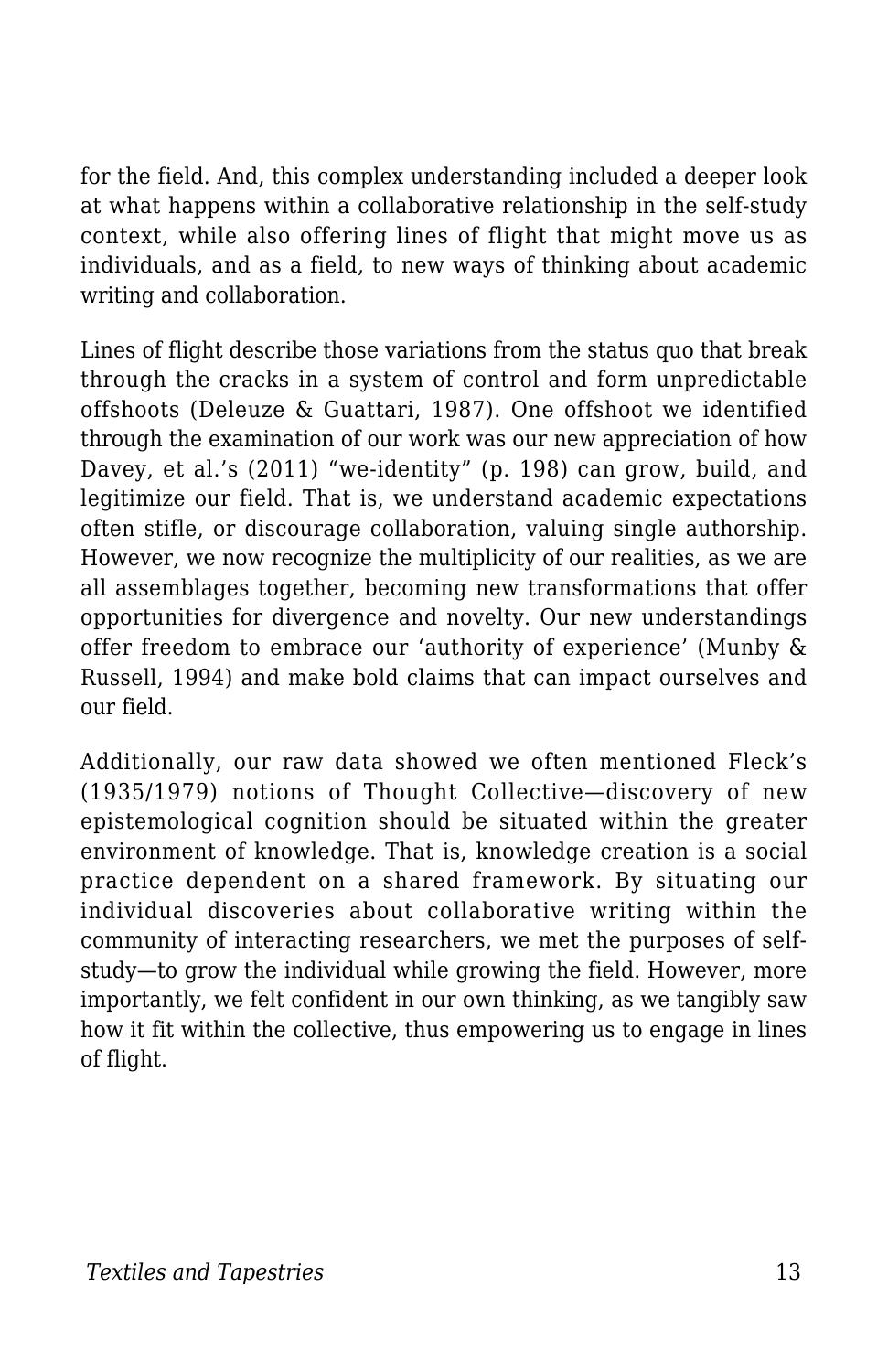## **Implications**

This autobiographical self-study grew our understandings of collective writing in new ways. Using liminality and rhizomatic perspectives to uncover new themes and insights for the field, we recognized it was the gift of time within our assemblage and becoming that afforded us this unique perspective. Based on our findings and growth, we offer two implications for teacher education.

First, this interactive inquiry into ourselves as collaborative writers afforded us opportunities to uncover that we indeed went through a metaphorical "death" within our partnership (preliminal stage), no longer acting as individual authors. And as we passed through the threshold of the *liminal* stage, marking the boundary between individual and collaborative authors, we now embrace the *postliminal* stage—our new identity. Thus, we now identify that our use of "westudy" (the impetus to this study) was appropriate, and we feel more confident in offering this term to the literature, perhaps as a line of flight. Due to this finding, we can now better articulate our collaboration and feel empowered to report our co-authored work without percentages or fear of being second author—allowing us to pursue a line of flight from the university neoliberal procedures. However, we recognize not all collaborative self-studies will be "westudies" as each should be negotiated by the individuals/assemblages involved. Not everyone will agree with the "we-study" term. Even still, we desire to hear other co-authors tell their "we-story".

Second, being the critical friends we are, we asked each other some tough questions during data collection surrounding notions of individualism and collectivism. We dug in, inviting tension. But the longevity of our collaborative relationship afforded us the context in which to do this digging, and ultimately to expand our knowledge of collaborative writing in new ways. Again, if it was not for the blind reviewer's question we introduced in the introduction, we would not have started this new inquiry. We exercised a line of flight to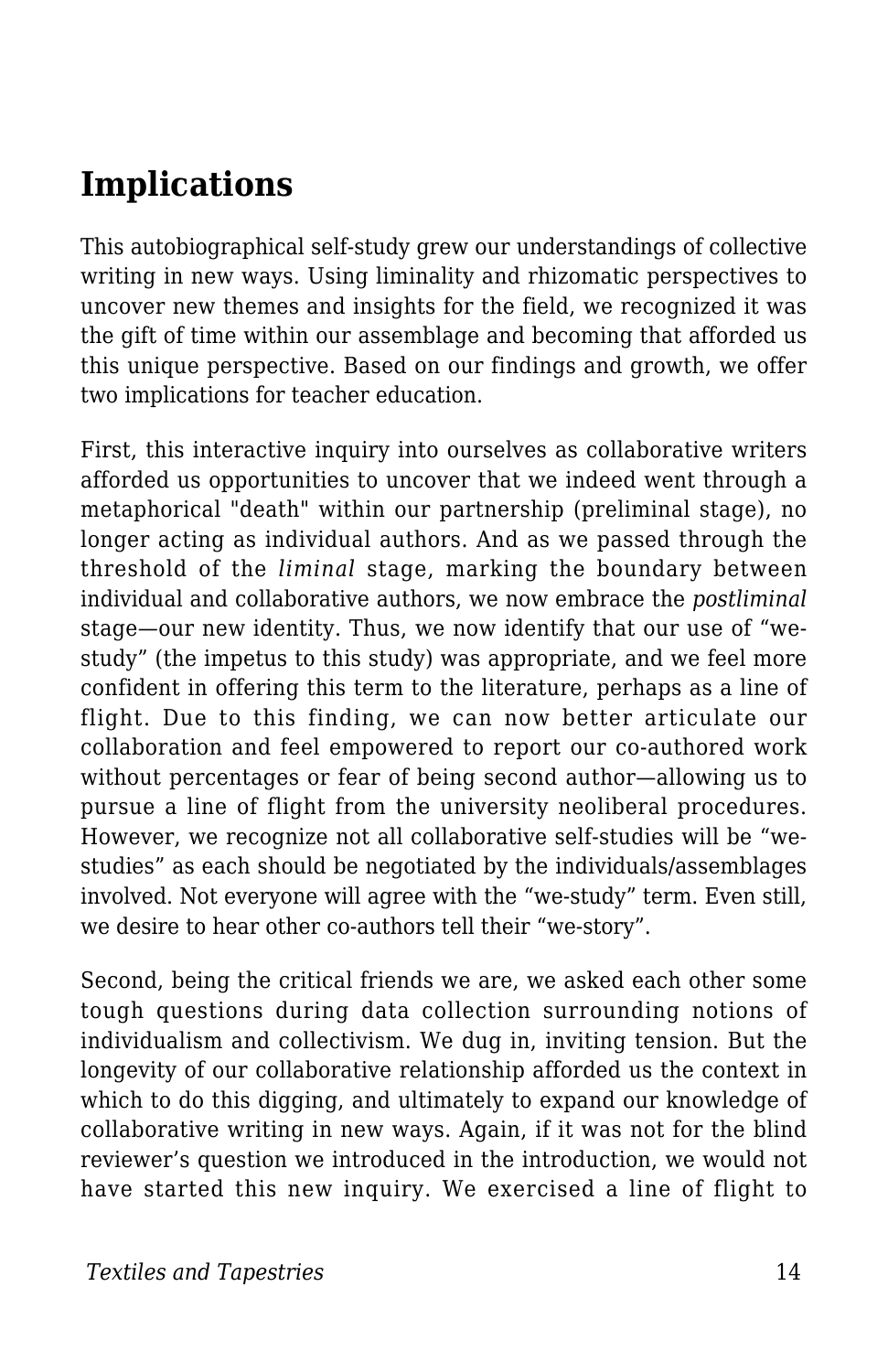disregard the blind reviewer's comment, which brought about an explicit awareness and acceptance of what it actually took to grow over time as co-authors—to become the *we*. We honor these notions in our work and suggest other collaborative scholars consider how they can invite discomfort and struggle with complex ideas to both grow themselves as a 'we-study' in the field.

# **References**

Albert, T., & Wager, E. (2003). How to handle authorship disputes: A guide for new researchers. [The COPE Report.](http://publicationethics.org/files/u2/2003pdf12.pdf) [https://edtechbooks.org/-CtHJ.pdf.](http://publicationethics.org/files/u2/2003pdf12.pdf)

American Educational Research Association. (2006). Standards for reporting on empirical social science research in AERA publications. *Educational Researcher*, *35*(6), 33-40.

American Psychological Association. (2019). *Publication manual of the American Psychological Association* (7th ed.).

Bullough, R. V., Jr., & Pinnegar, S. (2001). Guidelines for quality in autobiographical forms of self-study research. *Educational Researcher, 30*(3), 13-21.

Cetar, M. L, Van Den Bos, P., Geursen, J., Hoekstra, W., Korthagen, F., Meindersma, Y., Zwart, R. Morshuis, J., Rentrop, J., & Ruit, P. (2012). Learning about research: Acting as a researcher-- experiences from our self-study community. In L. B. Erickson, J. R. Young & S. Pinnegar (Eds.), Extending Inquiry Communities: Illuminating Teacher Education through Self-Study. Proceedings of the Ninth International Conference on the Self-Study of Teacher Education Practices (pp. 187-190). [Herstmonceux Castle, UK]. Brigham Young University.

Davey, R., Gilmore, F. Haines, G., McGrath, A., Morrow, D., Robinson, R., & Ham, V. (2010). Professional learning through collective self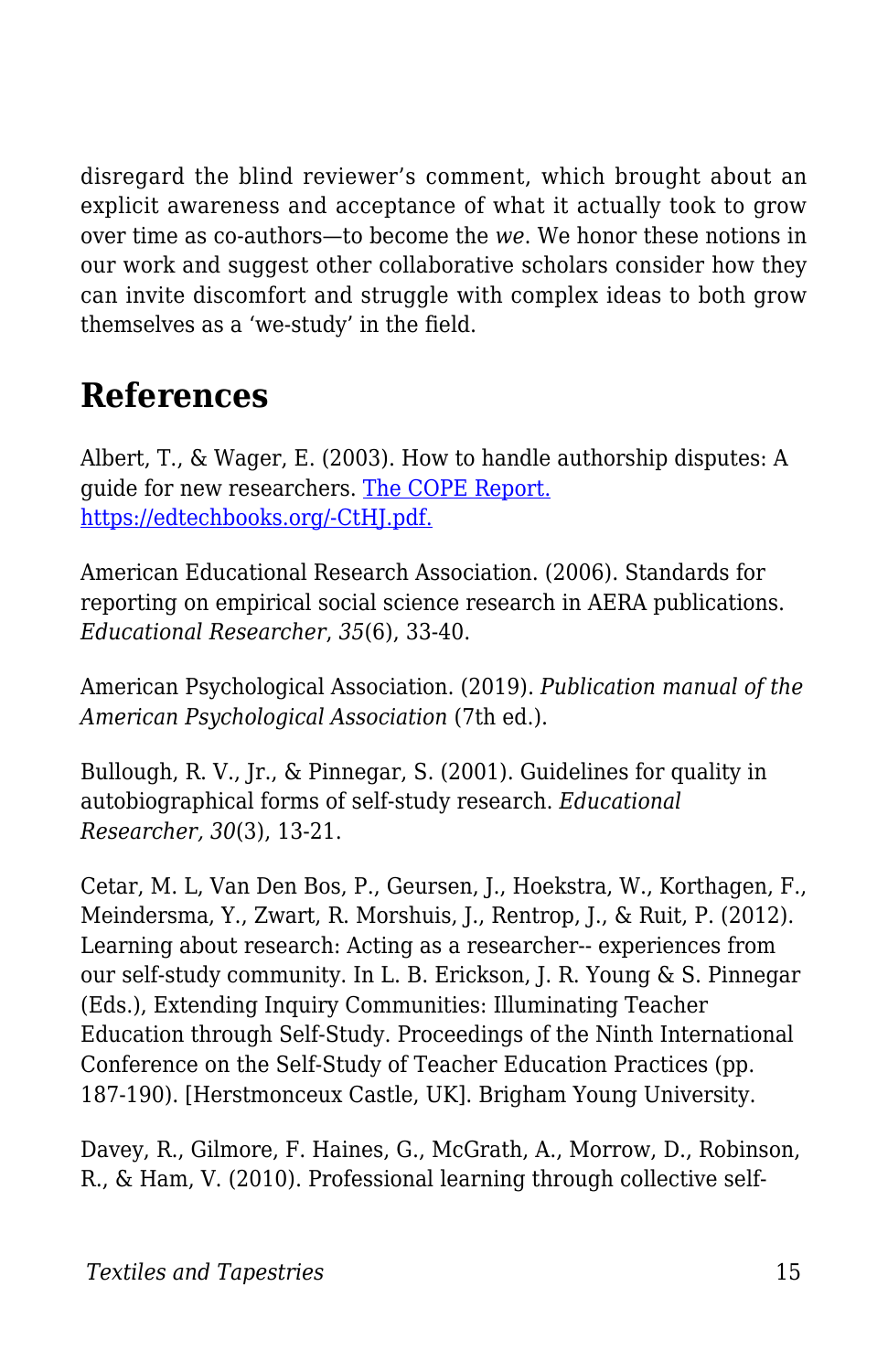study: Sharing tales from the field. In L. B. Erickson, J. R. Young & S. Pinnegar (Eds.), *Navigating the public and private: Negotiating the diverse landscape of teacher education*. Proceedings of the Eighth International Conference on the Self-Study of Teacher Education Practices (pp. 69-72). [Herstmonceux Castle, UK]. Brigham Young University.

Davey, R., Ha, V., Haines, G., McGrath, A., Morrow, D., & Robinson, R., (2011). Privatization, illumination, and validation in identitymaking within a teacher educator research collective. *Studying Teacher Education, 7*(2), 187-199.

Dale, H. (1997). *Co-authoring in the classroom: Creating an environment for effective collaboration.* National Council of Teachers of English.

Day, K., & Eodice, M. (2001). *(FIRST PERSON)² A Study of Coauthoring in the Academy.* Utah State University Press.

Deleuze, G., & Guattari, F. (1987). *A thousand plateaus: Capitalism and schizophrenia*. University of Minnesota Press.

Ede, L. & Lunsford, A. (1990). Singular texts/plural authors: Perspectives on collaborative writing. Southern Illinois University Press.

Frambaugh-Kritzer, C., & Stolle, E. P. (2007, November). *Mapping the new literacies: Preparing preservice teachers for the 21*st *Century.* Poster presentation at the 97th annual meeting of the National Council of Teachers of English, New York City, NY.

Frambaugh-Kritzer, C., & Stolle, E.P. (2011). (Re)Conceptualizing content area literacy: Encouraging pre-service and in-service teachers to explore interdisciplinary instruction. In P.J. Dunston et al. (Eds.),60th yearbook of the Literacy Research Association(pp. 144- 155). Literacy Research Association.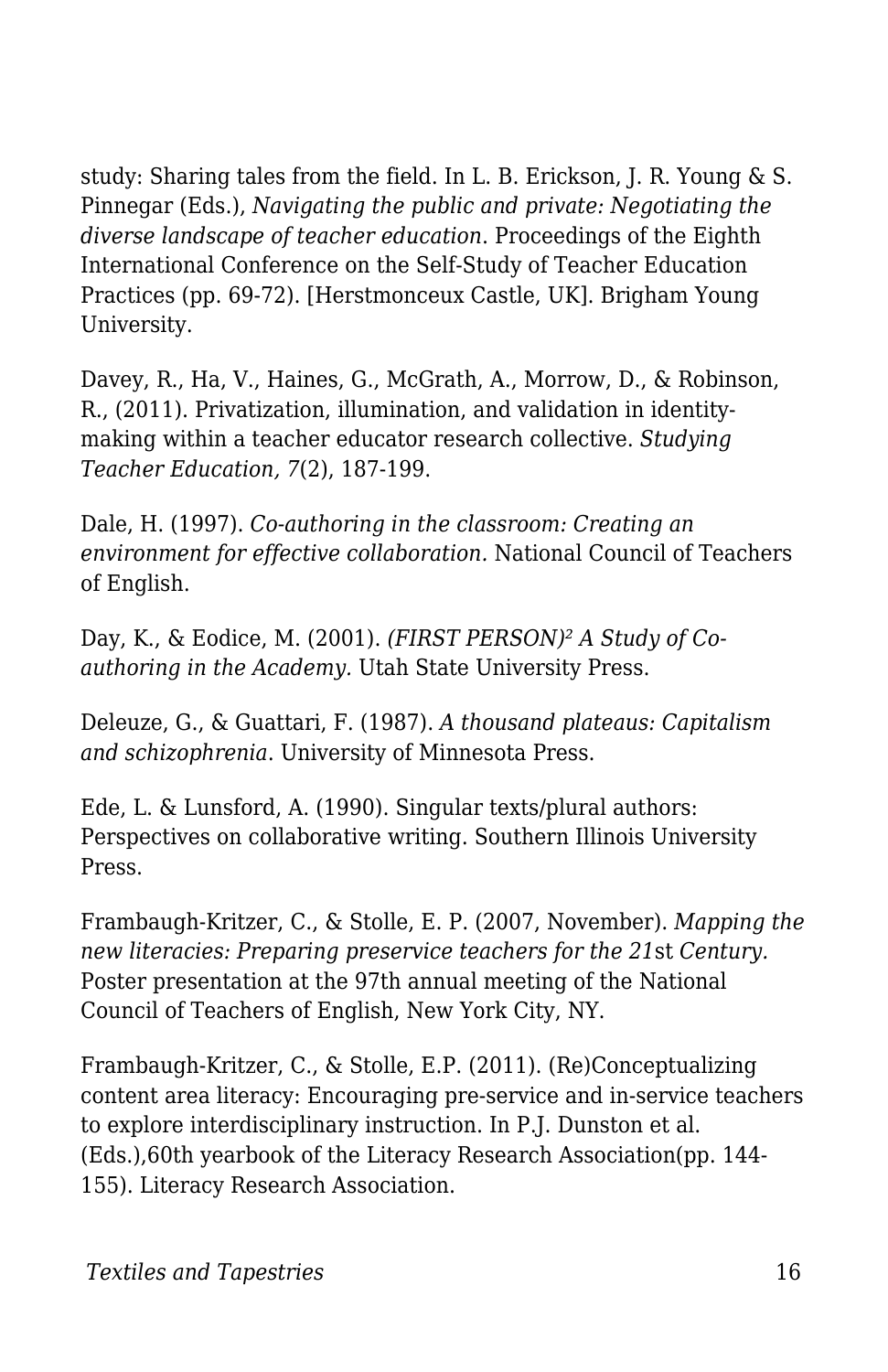Frambaugh-Kritzer, C., & Stolle, E. P. (2012, November). *New Literacies: Been there, Done that, Now what? Two teacher educators reflect on their seven years working with new literacies.* Virtual roundtable presentation at the 62nd annual meeting of the Literacy Research Association, San Diego, CA.

Frambaugh-Kritzer, C., & Stolle, E. P. (2014). Our present journey with new literacies: Drawing on the past to impact the future*.* In D. Garbett & A. Ovens (Eds.), *Changing practices for changing times: Past, present and future possibilities for self-study research*. Proceedings of the Tenth International Conference on the Self Study of Teacher Education Practices (pp. 101-103). [Herstmonceux Castle, UK]. University of Auckland, New Zealand.

Frambaugh-Kritzer, C. & Stolle, E.P. (2016). Enacting self-study methods to explore critical engagement in synchronized online learning spaces. In D. Garbett & A. Ovens (Eds.), *Enacting self-study as methodology for professional inquiry* (pp. 441-447). Self-Study of Teacher Education Practices (S-STEP).

Frambaugh-Kritzer, C., & Stolle, E. P. (2019). Seeking pedagogical equilibrium while teaching synchronous online classes: A collaborative self-study. *Action in Teacher Education, 41*(4), 307-324, DOI: 10.1080/01626620.2019.1635922.

Fleck, L. (1979). *Genesis and development of scientific fact*. (F. Bradley & T. J. Trenn, Trans.). The University of Chicago Press. (Original work published 1935).

Gale, K. & Bowstead, H. (2013). Deleuze and collaborative writing as method of inquiry. Journal of Learning Development in Higher Education,(6), 1-15.

Gale, K., & Wyatt, J. (2017). Working at the wonder: Collaborative writing as method of inquiry. *Qualitative Inquiry, 23*(5), 355–364.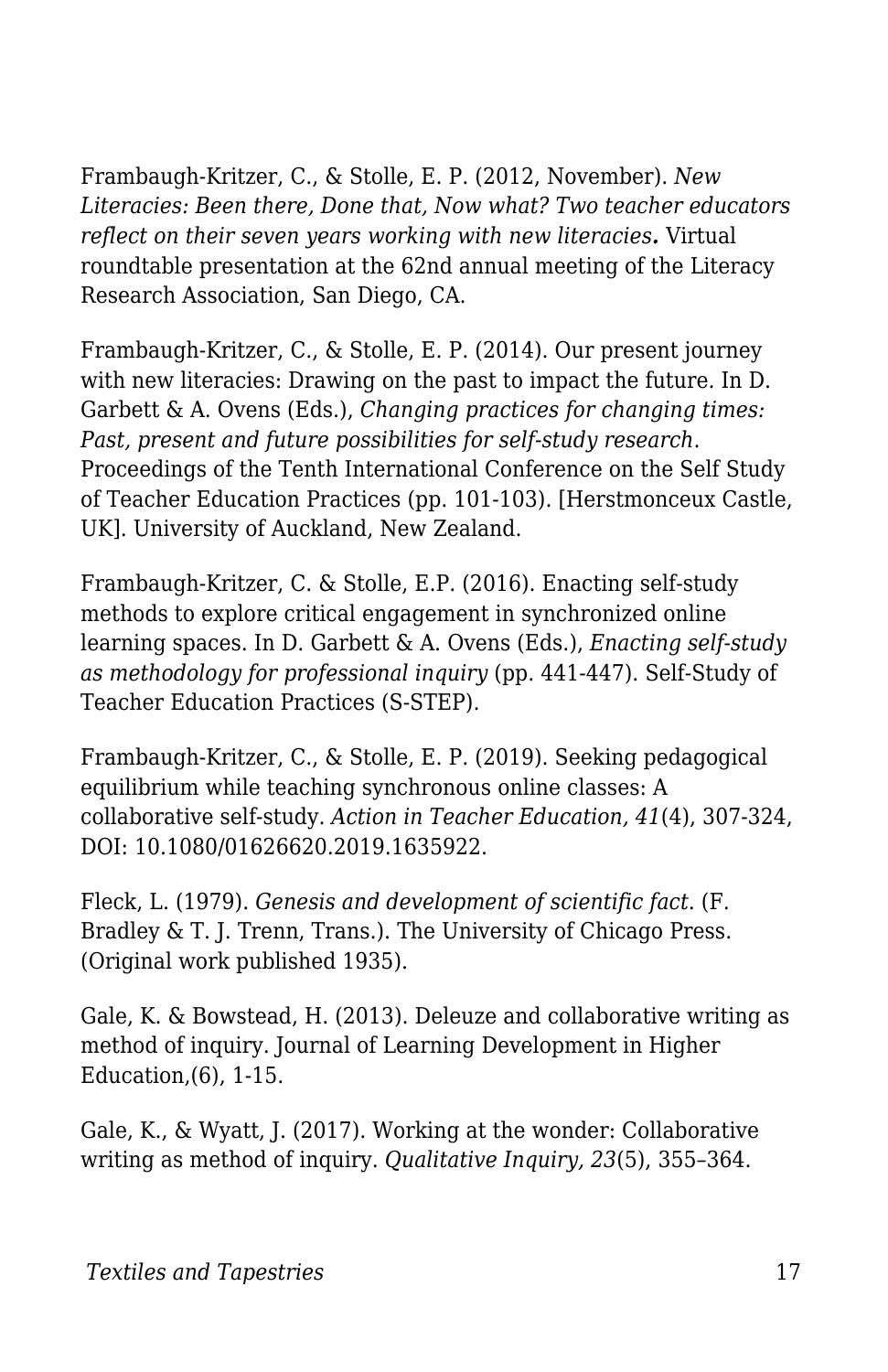Harris, M. (1992). Collaboration is not collaboration is not collaboration: Writing center tutorials vs. peer response groups. *College Composition and Communication 43*(1), 369–83.

John-Steiner, V. (2006). *Creative collaboration*. Oxford University Press.

Kent, A., Berry, D. M., Budds, K., Skipper, Y. & Williams, H. L. (2017) Promoting writing amongst peers: establishing a community of writing practice for early career academics, Higher Education Research & Development, *36*(6), 1194-1207, 10.1080/07294360.2017.1300141

Munby, H., & Russell, T. (1994). The authority of experience in learning to teach: Messages from a physics methods class. *Journal of Teacher Education, 45*(2), 86–95.

Olan, E., & Edge, C. (2018). Critical friends as co-authors: Pushing boundaries and crossing borders together*.* In D. Garbett & A. Ovens (Eds.), *Pushing boundaries and crossing borders: Self-study as a means for knowing pedagogy* (pp. 319-325), S-STEP.

Osberg, D., Biesta, G., & Cilliers, P. (2008). From representation to emergence: Complexity's challenge to the epistemology of schooling. *Educational Philosophy & Theory*, *40*(1), 213-227.

Ovens, A., Strom, K., Garbett, D. (2016). A rhizomatic reading of becoming-teacher educator. In D. Garbett & A. Ovens (Eds.), *Enacting self-study as methodology for professional inquiry* (pp. 181-187). Self-Study of Teacher Education Practices (S-STEP).

Richardson, L. (2000). Writing: A method of inquiry. In N.K. Denzin & Y.S. Lincoln (Eds.) *Handbook of Qualitative Research* (2nd ed., pp. 923-948). Sage.

Rogers, P. S., & Horton, M. S. (1992). Exploring the value of face-to-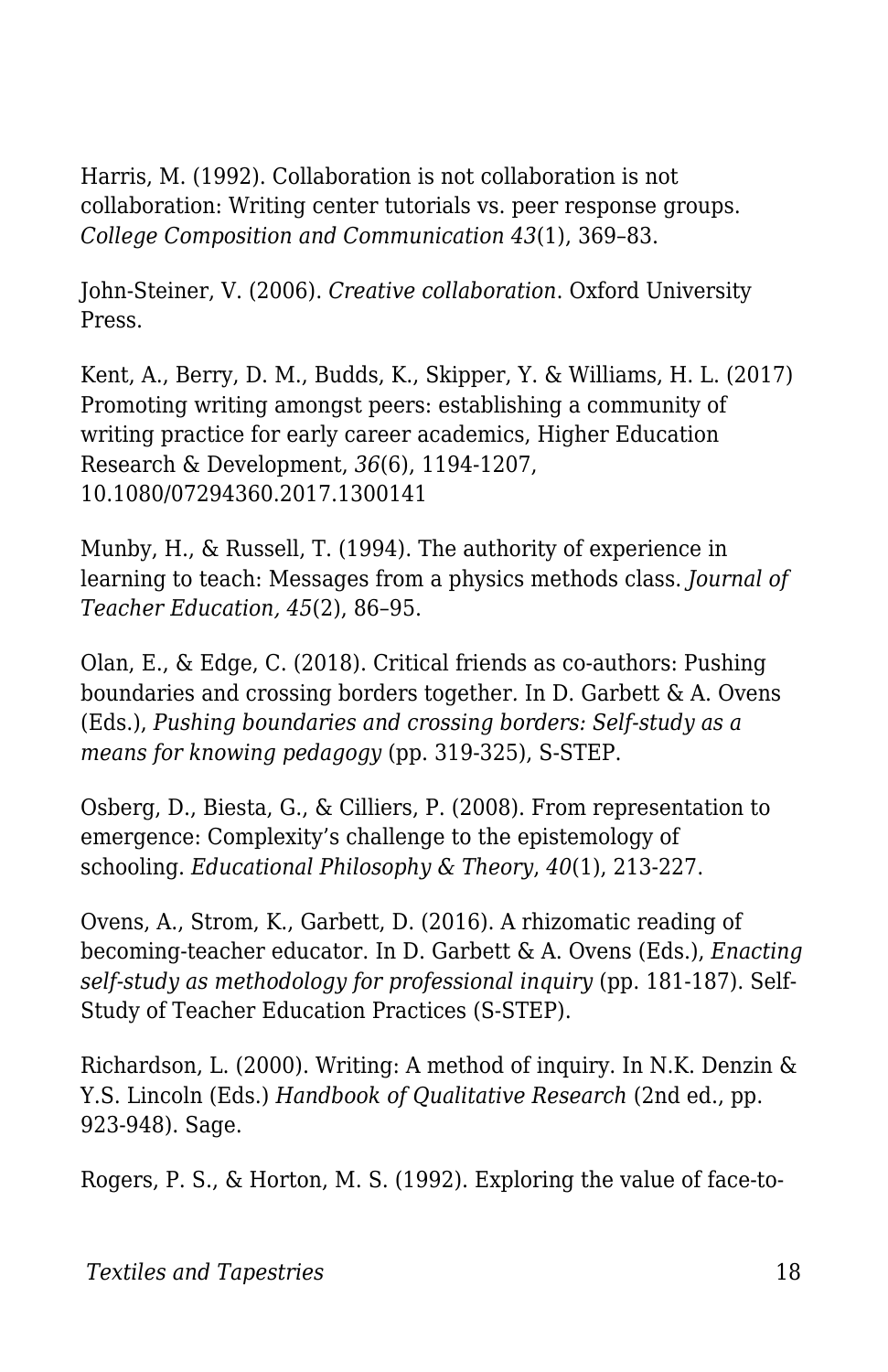face collaborative writing. Forman.

Schuck, S., & Russell, T. (2005). Self-study, critical friendship, and the complexities of teacher education. *Studying Teacher Education: A Journal of Self-Study of Teacher Education Practices, 1*(2), 107-121.

Semetsky, I. (2008). *Deleuze, education, and becoming*. Sense Publishers.

Strom, K. J., & Martin, A. D. (2013). Putting philosophy to work in the classroom: Using rhizomaticss to deterritorialize neoliberal thought and practice. *Studying Teacher Education*, *9*(3), 219-235.

Smith, E. & Williams-Jones, B. (2012). Authorship and responsibility in health sciences research: A review of procedures for fairly allocating authorship in multi-author studies. *Sci Eng Ethics*,18(1), 199–212. 10.1007/s11948-011-9263-5

Stolle, E. P., & Frambaugh-Kritzer, C. (2013, May). *A desire to improve: A collaborative self- study journey to reconceptualize literacy curriculum within secondary education.* Poster presentation at the Self-Study of Teacher Education Practices SIG at the 2013 annual meeting of the American Educational Research Association, San Francisco, CA.

Stolle, E. P., & Frambaugh-Kritzer, C. (2014). Putting professionalism back into teaching: Secondary preservice and in-service teachers engaging in interdisciplinary unit planning. *Action in Teacher Education, 36*(1), 61–75.

Stolle, E. P., Frambaugh-Kritzer, C., Freese, A. R., Persson, A. (2018). What makes a critical friend?: Our journey in understanding this complicated term. In D. Garbett & A. Ovens (Eds.), *Pushing boundaries and crossing borders: Self-study as a means for knowing pedagogy* (pp. 99-105), Herstmonceux, UK: S-STEP.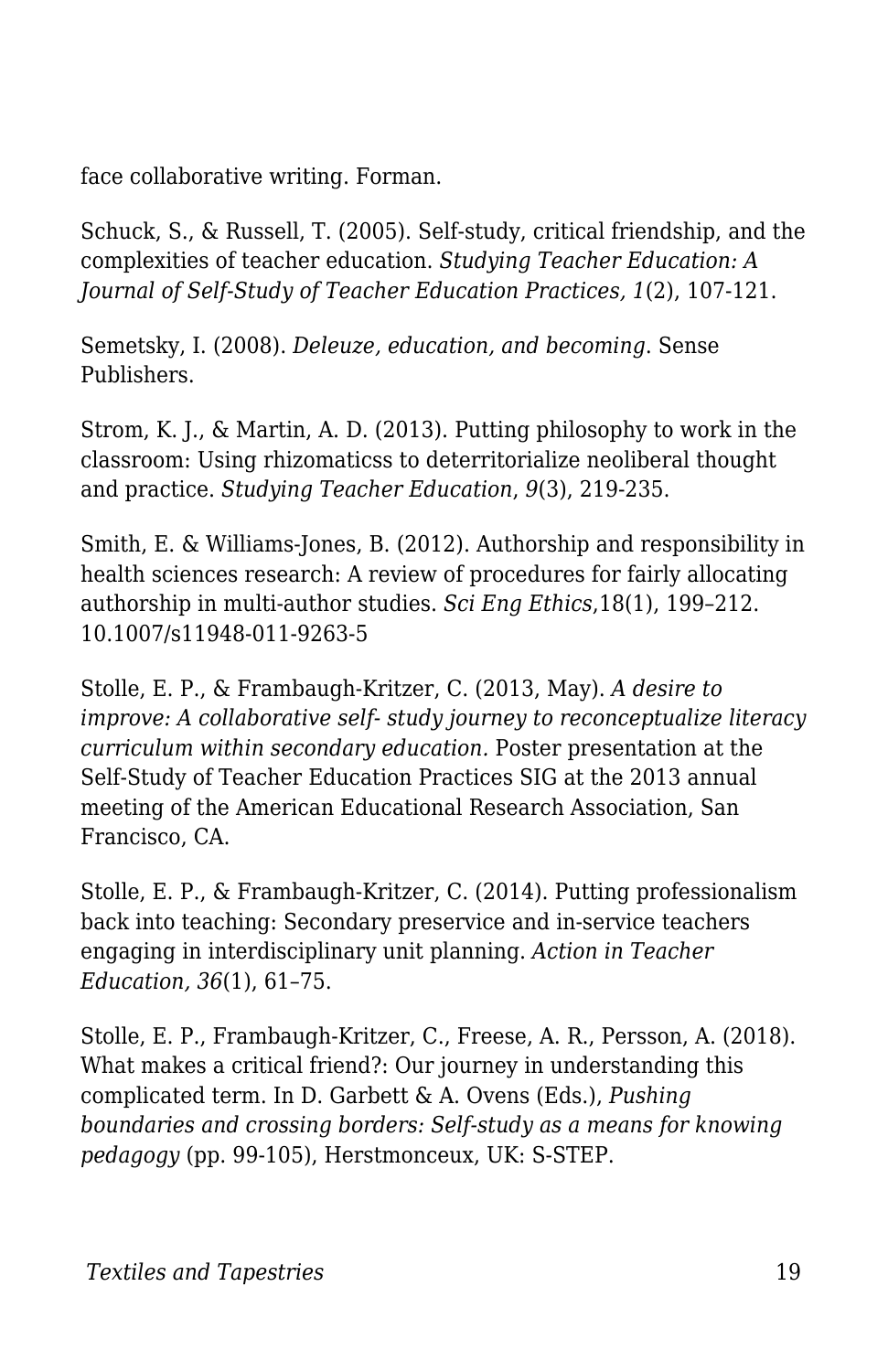Stolle, E. P., Frambaugh-Kritzer, C., Freese, A., & Persson, A. (2019). Investigating critical friendship: Peeling back the layers. *Studying Teacher Education, 15*(1), 19-30.

Storch, N. (2019). Collaborative writing. *Language Teaching, 52*(1), 40-59. 10.1017/S0261444818000320

Turner, V. (1969). *The ritual process: Structure and anti-structure*. Aldine DeGruyter.

Van Gennep, A. (2010 [1909]). *The rites of passage*. Routledge.

Wyatt, J., Gale, K., Gannon, S., & Davies, B. (2018). Creating a space in between collaborative inquiries. In N. K. Denzin & Y. S. Lincoln (Eds.), *The Sage Handbook of Qualitative Research* (pp. 738-756). Sage.

Yancey, K. B., & Spooner, M. (1998). A single good mind: Collaboration, cooperation and the writing self. *College Composition and Communication, 49*(1), 45-62.